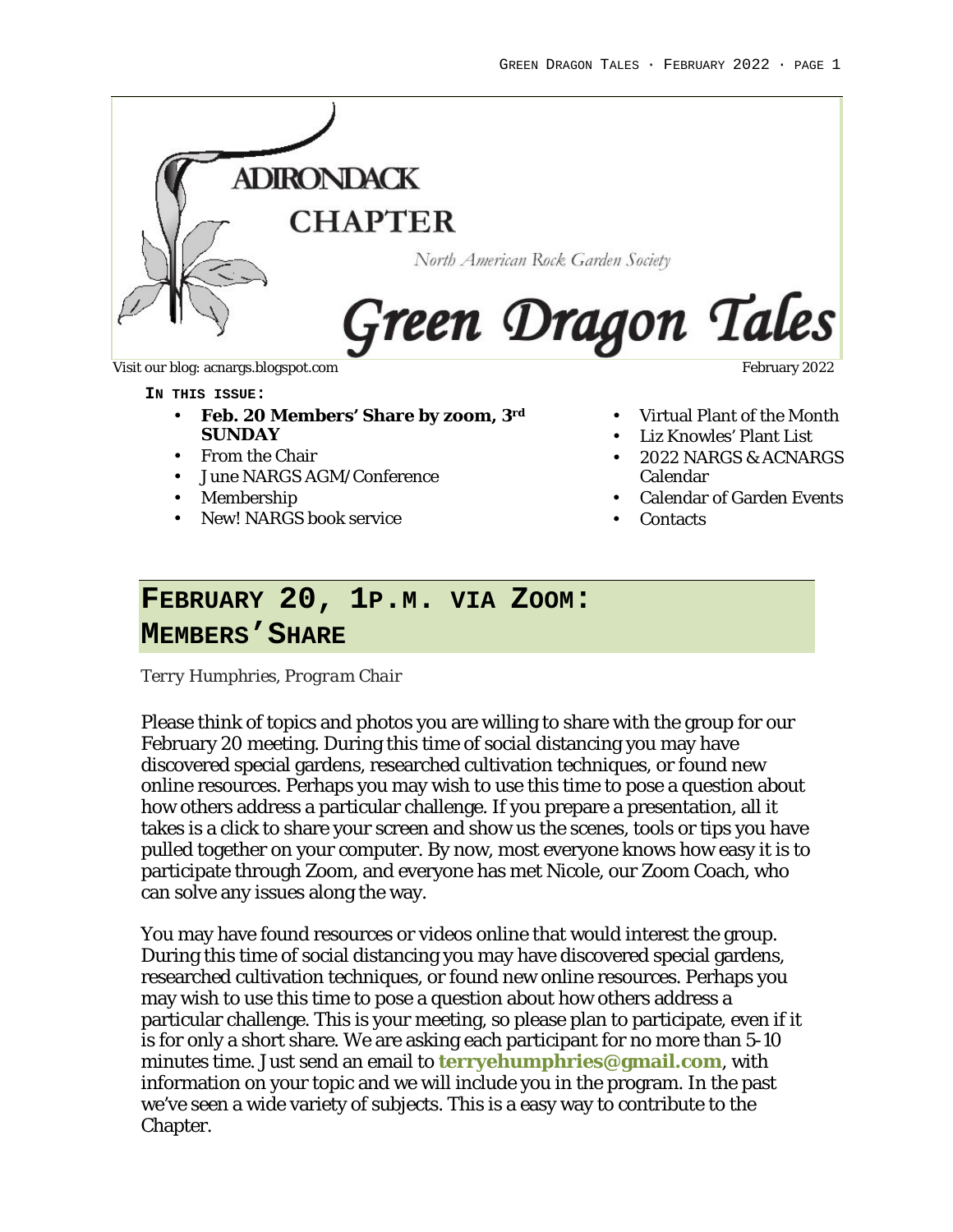Note the date for this meeting is Sunday, February 20. NARGS has scooped us again with a study day on the 3<sup>rd</sup> Saturday of February (February 19<sup>th</sup>), which would be our usual meeting date.

Though we miss our "plant chatter" during our in-person brown bag lunches, we find camaraderie in seeing each other's smiling faces and sharing comments through Zoom's audio and chat. This is your meeting, so please plan to participate, even if it is for only a short share. Look for the Zoom link in your email a few days before the meeting, and click to join.

*Editor's Note: As with several past programs this NARGS program may be recorded and made accessible to those who send a request to Terry terryehumphries@gmail.com*

Note upcoming programs: March 19: Christopher Gardener, "Flora of the Silk Road" live via zoom

April 16: Jim Jermyn, Head Gardener, Branklyn Garden in Perth, Scotland live via zoom

### **FROM THE CHAIR**

*John Gilrein, Chair*

After what seemed like a delay for winter to arrive, it's really here, and in a way it's a relief that we're having some winter. I feel we're luckier than some areas that had serious cold without snow (coastal Maine), or areas that are not well prepared for winter (Virginia) that got slammed with a big snowstorm. Another nor'easter storm just hit the east coast earlier this week. We at least had snow on the ground during our coldest nights, with the temperature below 0 degrees Fahrenheit.

Our upcoming plans for the first half of 2022:

- February meeting: our February meeting will be on **SUNDAY February 20**, to avoid a conflict with a NARGS webinar.
- Plant Sale: we would all like to have a spring plant sale in some form. We're not sure what Cooperative Extension is planning yet. Concern seems to be increasing about the alien jumping worms and controlling their spread. The board will be discussing again whether we have our own plant sale or participate in whatever form the Garden Fair/Ithaca plant sale takes in 2022.
- Garden Tour: since the Adirondack Chapter is running the NARGS Annual General Meeting in June 2022, I'm not organizing a garden tour for June. If someone is interested in taking this on, I can help by sharing how we do this. If no one takes on organizing a tour at that time, we may have a garden tour later this year. And our members should feel free to contact another member if you're interested in an individual garden tour, of course at the convenience of the host. *(Editor's note: Our zoom discussion*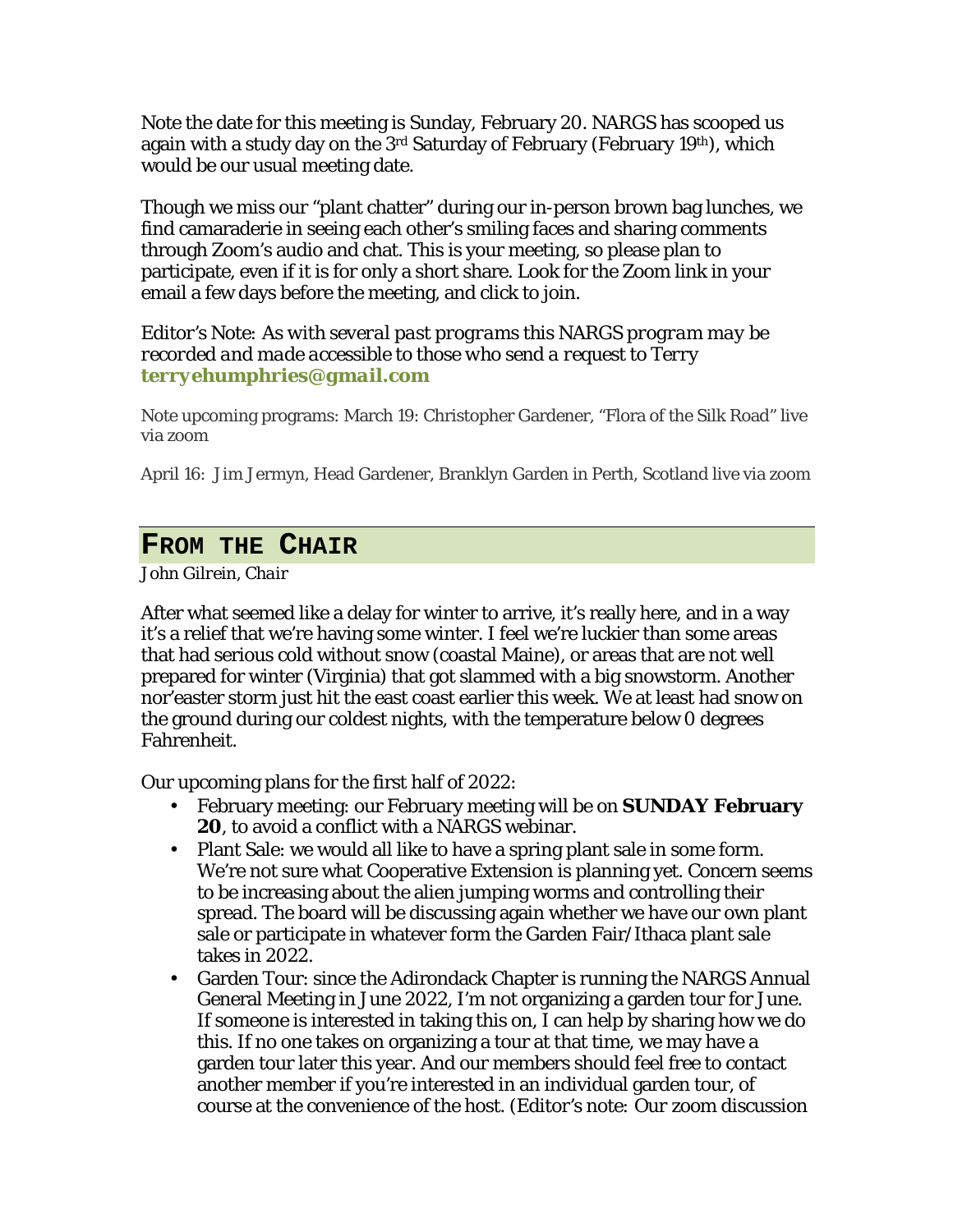*at last month's meeting suggested we perhaps plan an April overnight to Stonecrop Gardens and New York Botanical Gardens which is good timing to see rock garden plants in bloom, spring ephemerals, and maybe azaleas and rhododendrons at NYBG).*

• NARGS Annual General Meeting June 14-16, 2022 includes a trip to either Buttermilk Falls State Park, or Robert Treman State Park, a garden tour of 2 local gardens, talks by speakers, and a plant sale. Extras are an optional overnight trip to the Adirondacks and Chaumont Barrens organized by NARGS Tours, and a day trip to tour gardens in Onondaga County.

At lot of us have missed the Plant of the Month, one of the casualties of not meeting in person. One of our goals for our POM program was to expand our horizons and get us to try plants that we might not otherwise grow. I hope you will still try on your own to grow some new and different plants – at least new to you, they don't have to be something completely new to horticulture.

One way to experiment is to grow a plant that is theoretically marginally hardy (or marginally not hardy) in your growing zone. Since hardiness ratings are an estimate and not precisely accurate, you may be pleased when a plant rated as hardy to USDA Zone 6 or 7 lives through winter in your Zone 5 garden. Perennials that are herbaceous (i.e. die down to the ground each winter) have a much better chance of surviving a cold winter than a plant that's evergreen or woody.

As a gardener, you can help a marginally hardy plant survive the winter by planting in a protected area, avoiding frost pockets or areas with poor drainage, or mulching. Hardiness for plants newer to cultivation may be rated conservatively.

Here are some plants that look exotic which you have a fair chance of success growing:

- 1. *Kniphofia sp.*/red hot poker. Some are listed as hardy to Zone 5. Flower spikes may be red, orange, yellow, green or bicolor. Easy in a sunny spot with good drainage.
- 2. *Roscoea cautleyoides.* Listed as hardy to Zone 6, possibly 5. Unusually hardy for a ginger relative which has orchid like flowers in several colors. Likes rich soil and partial shade, and it's late to emerge in the spring. Provenance Asia/Himalayas.
- 3. *Agapanthus sp.*/lily of the Nile. The hardiest species is *A. campanulatus*, an herbaceous species. Hardy varieties seem to lack a species epithet, so you'll need to check the hardiness zone rating. I'm fairly sure agapanthus rated for Zone 5 or 6 would be herbaceous, and be pure *A. campanulatus* or a campanulatus hybrid. Likes sun and good soil. Flowers in the blue to violet range or white. The common name of this plant - it's provenance, South Africa, is thousands of miles from the Nile - is the poster child for why botanical names are superior.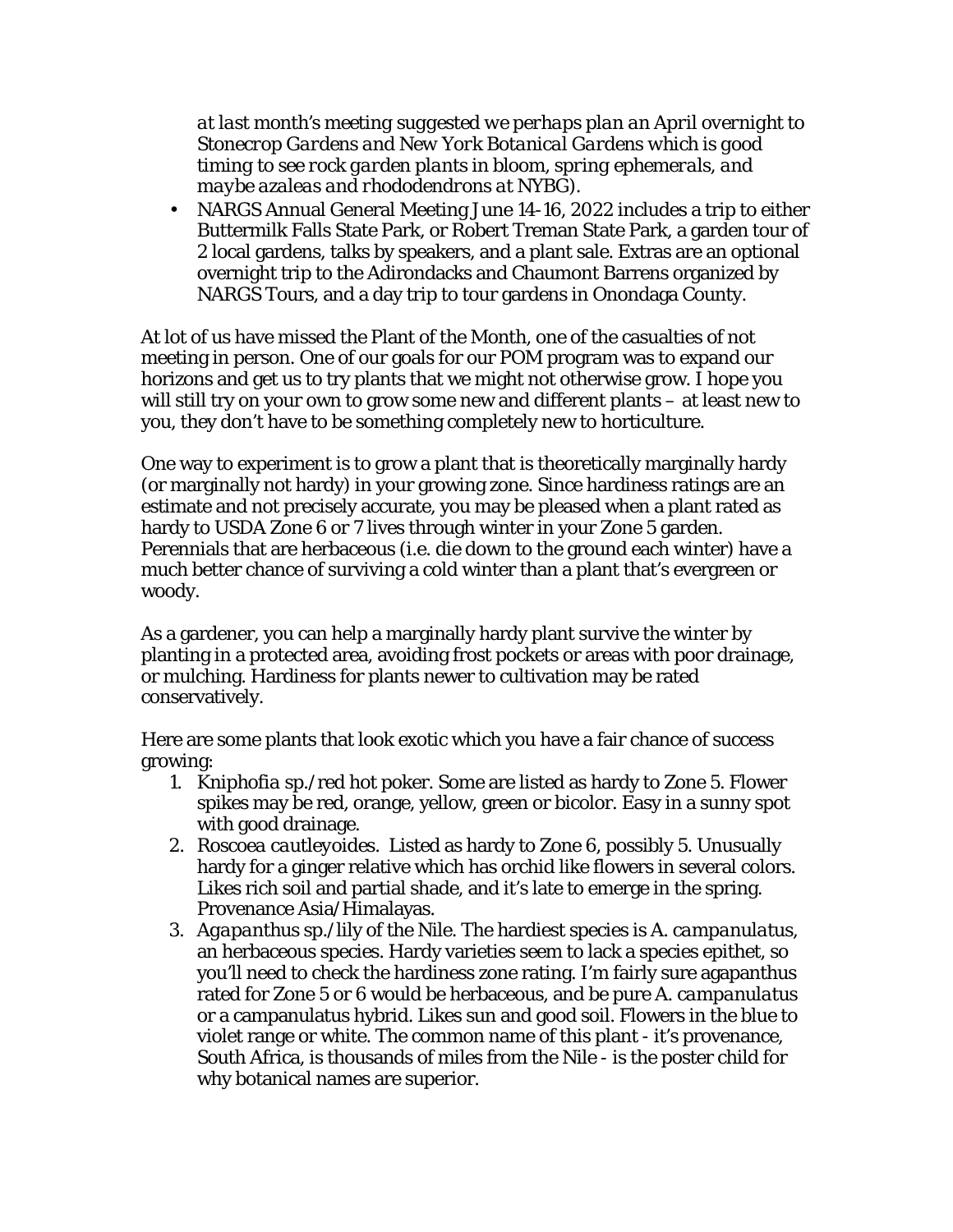4. *Eucomis sp.*/pineapple lily. Likes sun to part sun. Availability for the plant is improving, some sources are rating this hardy to Zone 6. I have 2 different ones (and note that I'm in Zone 5b), both plants unfortunately came unidentified, but have made it through 2 winters without a problem. Late to emerge in the spring.

I've had good luck growing Kniphofia, Agapanthus, and Eucomis (which all come from southern Africa). It doesn't hurt that we normally have decent snow cover in the winter (at least when the air temperature is cold) and the winters have been relatively mild. I am now growing Roscoea (purchased at our plant sale) so I should be able to comment on growing that in the future. Most of southern Africa has a much milder climate than New York – so why are plants from this area so hardy? The Drakensberg Mountains in eastern South Africa/Lesotho rise to around 11,400 feet. Plants from higher elevations in the Drakensberg are hardier.

John Gilrein, Chair

### **ALPINE VISIONS: EXPLORATION AND INSPIRATION**



Save the Dates : June 14–16, 2022 is coming! We're going to try again! We're hosting 2022 NARGS Annual General Meeting on **June 14-16, 2022**. Our theme - **Alpine Visions: Exploration and Inspiration** - is similar to last time but with minor modifications: Cornell Botanic Gardens will again co-host with us. You will see us welcoming a line-up of plant explorers as our speakers and we hope you'll be as excited about them as we are.

The 3-day meeting will be based on the **north campus of Cornell University**. Many of our activities will occur in the **Robert Purcell Community Center** or nearby. Residence hall lodging, if you want to stay close to the action, is offered literally steps away from this building. Unofficially this AGM, like those of the past, provides a great way for NARGS members (enthusiastic gardeners all) with an annual opportunity to share gardening experiences, to renew friendships, and to form new ones. Together we will share our own plant explorations, inspirations, and visions.

Note: With covid, planning for the future has been difficult. Rest assured, one way or another we will hold this conference! NARGS now has the capability to hold virtual programs that will allow us to quickly shift gears if necessary. We all will of course have to make accompanying adjustments.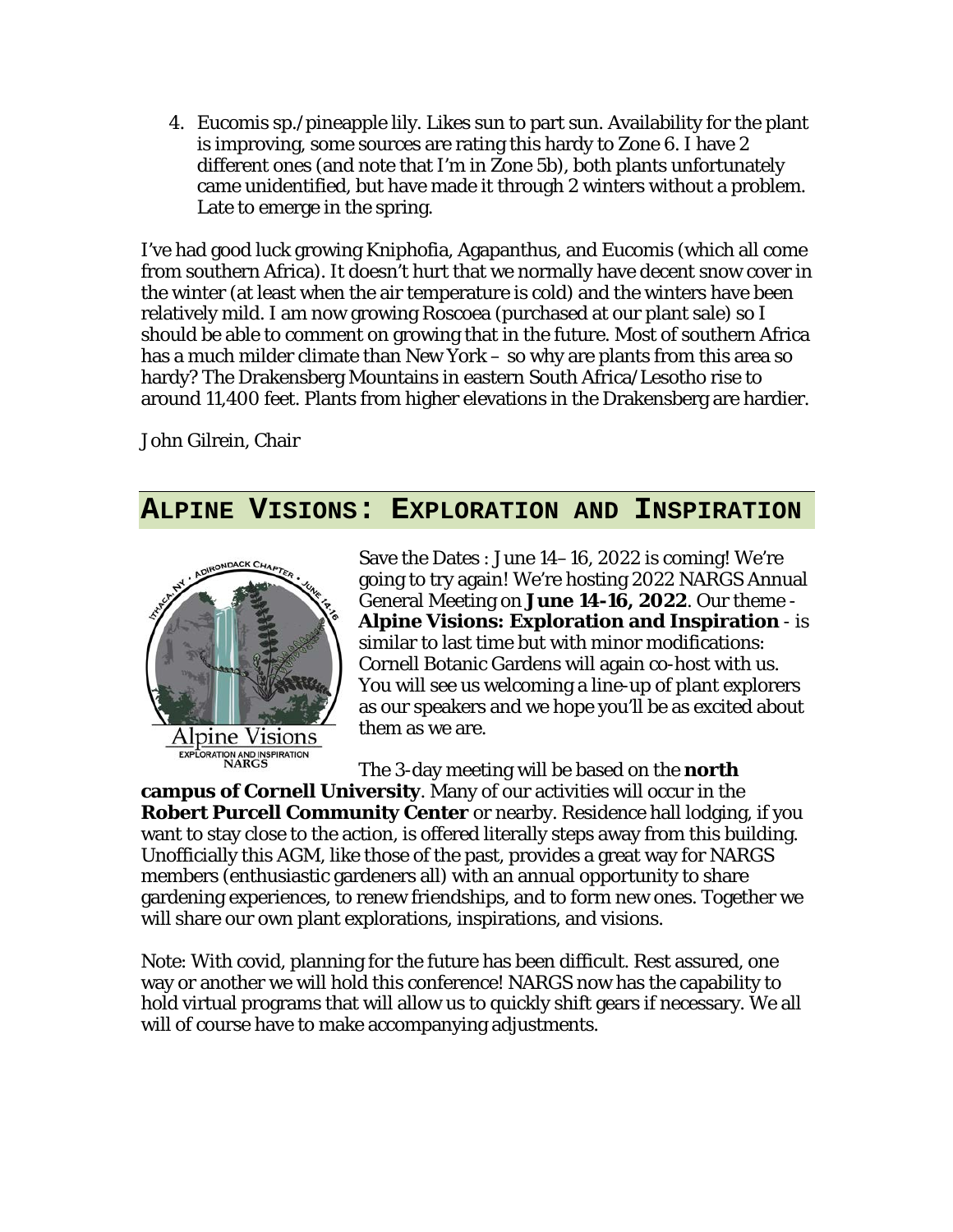**Speakers:**

- **F. Robert Wesley**, botanist at the Cornell Botanic Gardens, is one of our area's foremost experts on native plants of New York State. He will speak about the rich diversity of native orchids in New York State.
- **Eleftherios Dariotis** (aka Liberto Dario, the moniker he gave himself for use on his Facebook page) is a horticulturist, botanist, and plant explorer from Athens, Greece and now Crete. He owns a small nursery and bulb business, travels extensively around the world to study and photograph plants in their native habitats, and leads plant tours, including a NARGS Tour to Greece in 2019.
- **Sue Milliken and Kelly Dodson** are the owners of Far Reaches Farm in Port Townsend, Washington, whose extensive collection of plants they self-describe as spectacularly unfocused and a plant collector's paradise. They are also founding directors of Far Reaches Botanical Conservancy, a non-profit whose mission is the acquisition and conservation of vulnerable plants of wild and cultivated origin that are new or rare in North America. They travel the distant corners of the world to acquire and conserve horticulturally and botanically important rare plants, learn about them, and teach what they know.

**Field Trips:** While these field trips will probably have less relevance to our members, we are planning a field trip on Wednesday, to include a guided walk to one of our renown gorges – either Upper Treman gorge or Upper Buttermilk Falls gorge, visits to two choice, and ever-changing members' gardens (the Stark/Stauble garden and Kobre/Denson garden), and a lakeside lunch on the shores of Cayuga Lake (Myers Park or Stewart Park).

On Thursday, we visit the Cornell Botanic Gardens plant collections with their docents on hand to answer questions. Free time in the afternoon allows our registrants to further explore the Gardens and Arboretum, or to venture to other on- or off-campus attractions.

**Additional Activities:** NARGS awards, election of officers, and annual report. Plant sales, book display. Thursday evening banquet and open bar. Post-AGM onyour-own tours of ACNARGS members' gardens.

**Registration:** As a registrant, you will have the advantage of full access to ALL the AGM activities. You are **required to be a member of NARGS** to register (still a bargain at \$40). Ready to sign up? Online registration opened February 3, 2022. Here is the link: **online registration link.** The **registration fee of \$450** payable by credit card will be due at registration. We are limited to a maximum of 150 registrants and we expect these to fill quickly.

**Lodging:** If you register, there's no need to commute each day. You can book lodging nearby. There will be a block of rooms set aside in the new Toni Morrison Residence Hall, literally steps away from the AGM lecture hall in the Robert Purcell Community Center. A block of rooms at special NARGS rates are also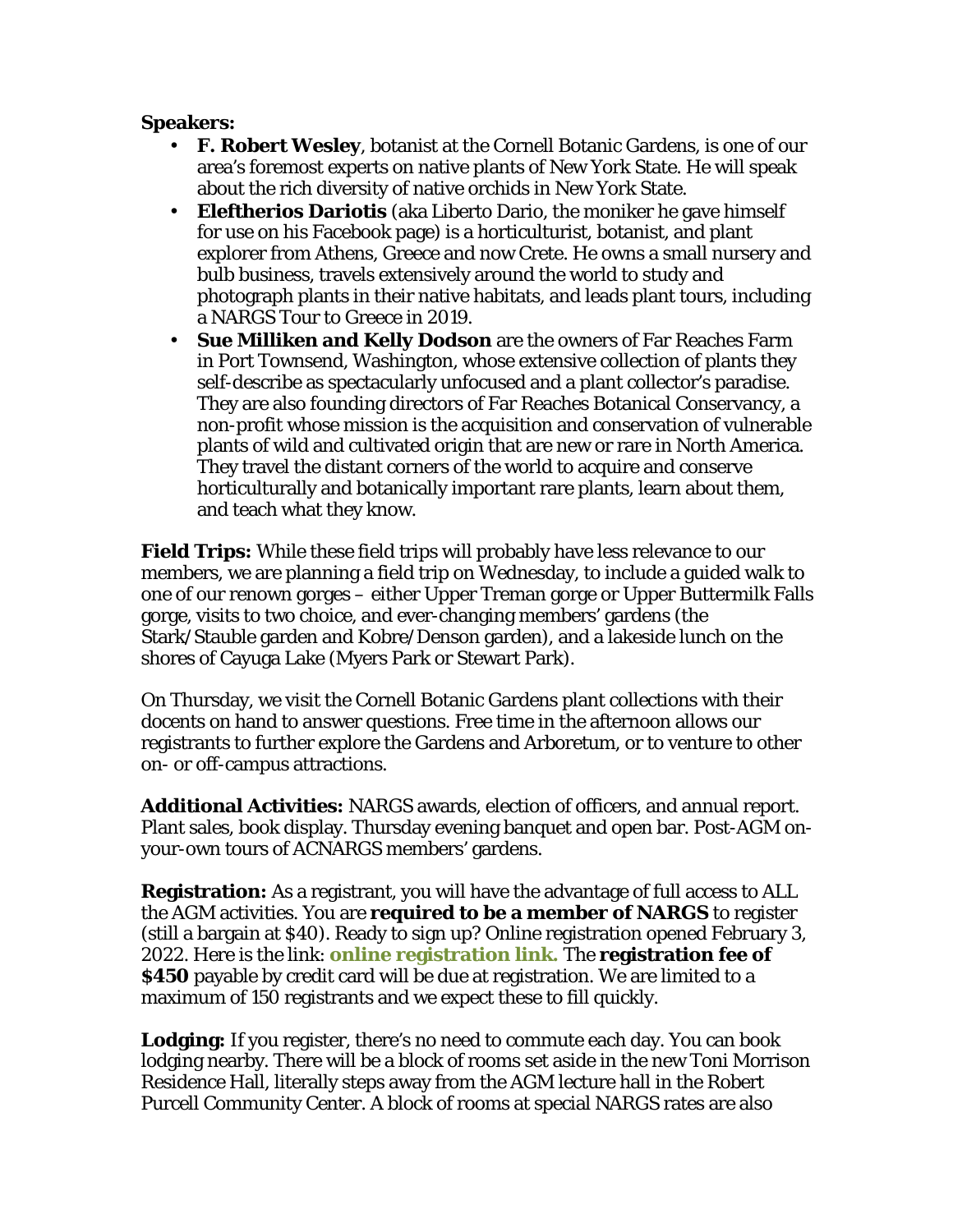being held until May 14 at two nearby hotels, subject to room availability - the Homewood Suites by Hilton and Best Western University. Both offer limited shuttle service to the airport and campus for their patrons. Or of course, you can make your own lodging arrangements. If someone in the Chapter wants to organize it, some of us might be able to offer to house guests. Contact Carol (**carolithaca@gmail.com**) if you would like to take charge of this.

**Parking**: I hesitate to write too much about parking at this time other than to say it will not be free. We have a received a special parking rate in the nearby A-Lot. After April 1<sup>st</sup>, it will be possible to purchase a 3-day permit. For volunteers, there are options for hourly metered parking.

**Pre-AGM Day Trip** to Syracuse-area gardens Tuesday, June 14, 8 am – 3:30 pm. For an additional fee of \$55, you can join us to visit the three too-good-tomiss private gardens that were scheduled in 2020 (Kraft, Bordoni, Brennan/Moss). Registration is limited and will open simultaneously with AGM registration February 3rd.

Questions? More information has been published in the Winter 2021/22 Rock Garden Quarterly and on the NARGS.org website. We've also prepared Frequently Asked Questions which will be readily available. In the meantime, any burning questions can be addressed by contacting John Gilrein, registration coordinator, at agmithaca2022@twcny.rr.com I believe this is going to be a terrific AGM!

### **MEMBERSHIP 2022**

### *Mary Stauble*

Our heartfelt thanks to all who have already renewed your membership for 2022 after yet another challenging year! Please welcome 2 new members. Jacques Mommens from Millwood, NY who has been attending our meetings via Zoom and is a NARGS member. Ceme Curley is from Skaneateles, NY and Orlando, FL; she is a member of the Skaneateles Garden Club.

If you did not yet renew, it's time! The ACNARGS membership year runs the calendar year. So, unless you've already renewed or you're a lifetime member, your 2022 membership is due now (Individual @\$15, Household @\$20, Business with business card listing @\$30). If you have not renewed, you will see a reminder message in the email announcing this newsletter.

While it's true that our meetings are free and open to everyone, there are advantages to becoming a member: Our members-only plants-of-the-month at discounted prices (temporarily on-hold but it will return!), 25% discount on May plant sale purchases, participation in the members-only plant sale in August, and participation in the April members-only seedling exchange to name four – any one of which can easily recoup the cost of your dues. Hopefully we will have many more of these activities in 2022 than we did in 2021. Print and complete the 2022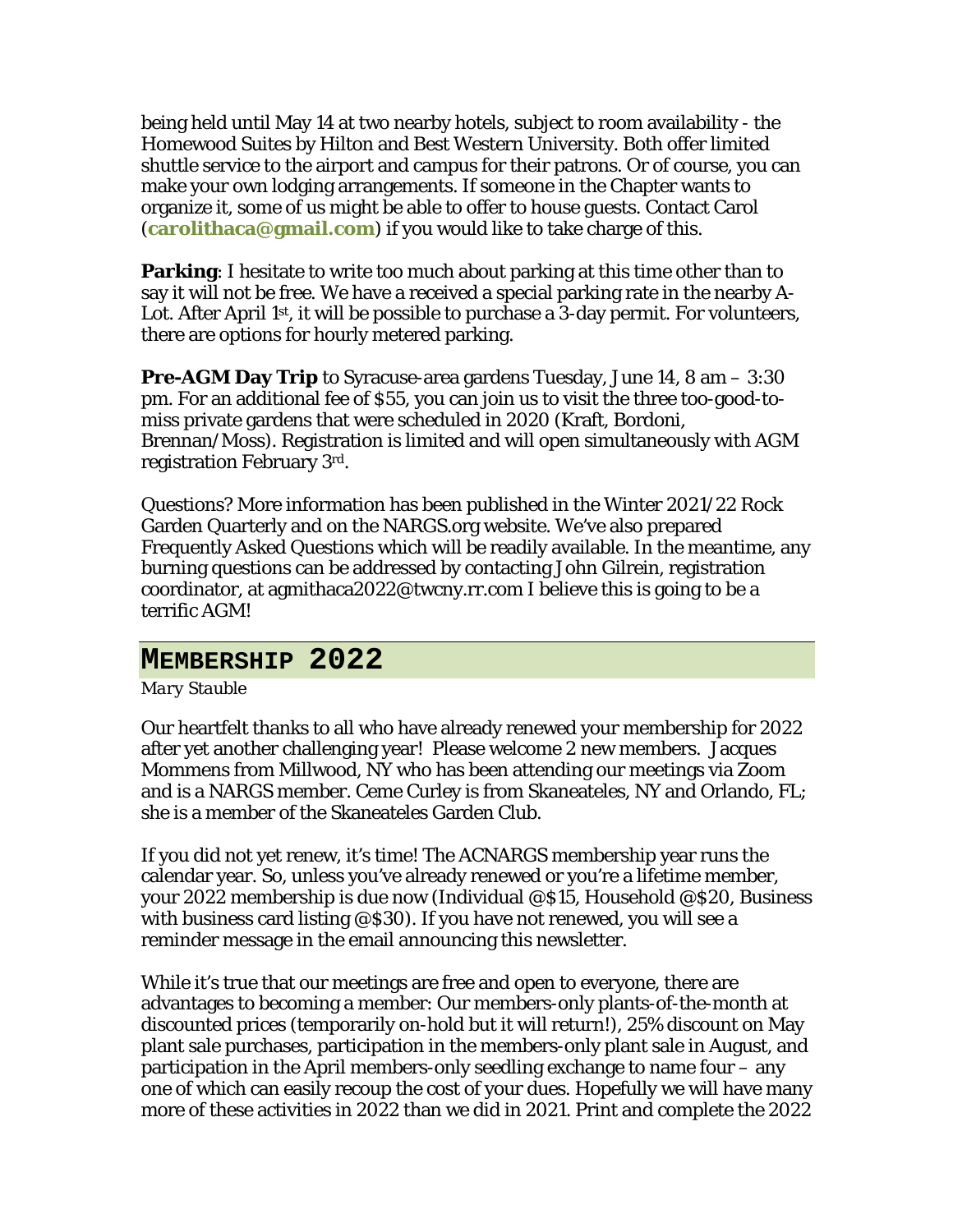Membership form here: **http://www.acnargs.org/join.pdf** Questions? Contact Mary at **mes2@cornell.edu**

# **NEWS FROM NARGS: INTRODUCING NEW BOOK SERVICE**

NARGS has arranged for its chapters to buy newly published titles from Filbert Press, a leading UK horticultural publisher, at discounted prices. *A Field Guide to The Plants of Armenia* is the first title offered. Our March newsletter will include a review of this book.

A Field Guide to the Plants of Armenia; just published January 2022!

By Tamar Galstyan

Paperback/ 592 pages/ 6 x 9", full color photos, Filbert Press, UK

NARGS Chapter Price: \$30 (regularly \$55) 46% OFF! Minimum order per chapter: 4 copies. Allow 2 months for shipping

**Chapter orders must be submitted by April 1, 2022. Our Chapter is looking for someone to serve as Book Order Manager.** This person will be responsible for gathering orders and monies. placing the order through the



NARGS website, receiving the chapter book order and distributing books to members. At this special price individual members may not order single copies from the NARGS Book Store and there is a minimum of 4 book orders per Chapter.

There are several more books "in the pipeline" including a discounted, prepublication offer for The *Crevice Garden* by Paul Spriggs and Kenton Seth, to be published in the U.S. in August 2022. Here's a **sneak preview of this book.** Notice for this book will go out to chapters this spring for orders and book delivery will be in the summer. A pre-pub offer will mean you won't have to wait as long for books to arrive.

# **ERIOGONUMS: VIRTUAL PLANT OF THE MONTH**

*Rebecca Lance (Reprinted by permission from Sierra Chapter NARGS, January 2022 issue)*



*Eriogonum umbellatum* "Lake Tahoe" Photo: R. Lance

The Buckwheats crept into my awareness slowly. I had seen them for years on virtually every hang gliding launch I have been on. Grey mats and mounds with pompoms of yellow, white or pink, I did not give them their proper due as I was usually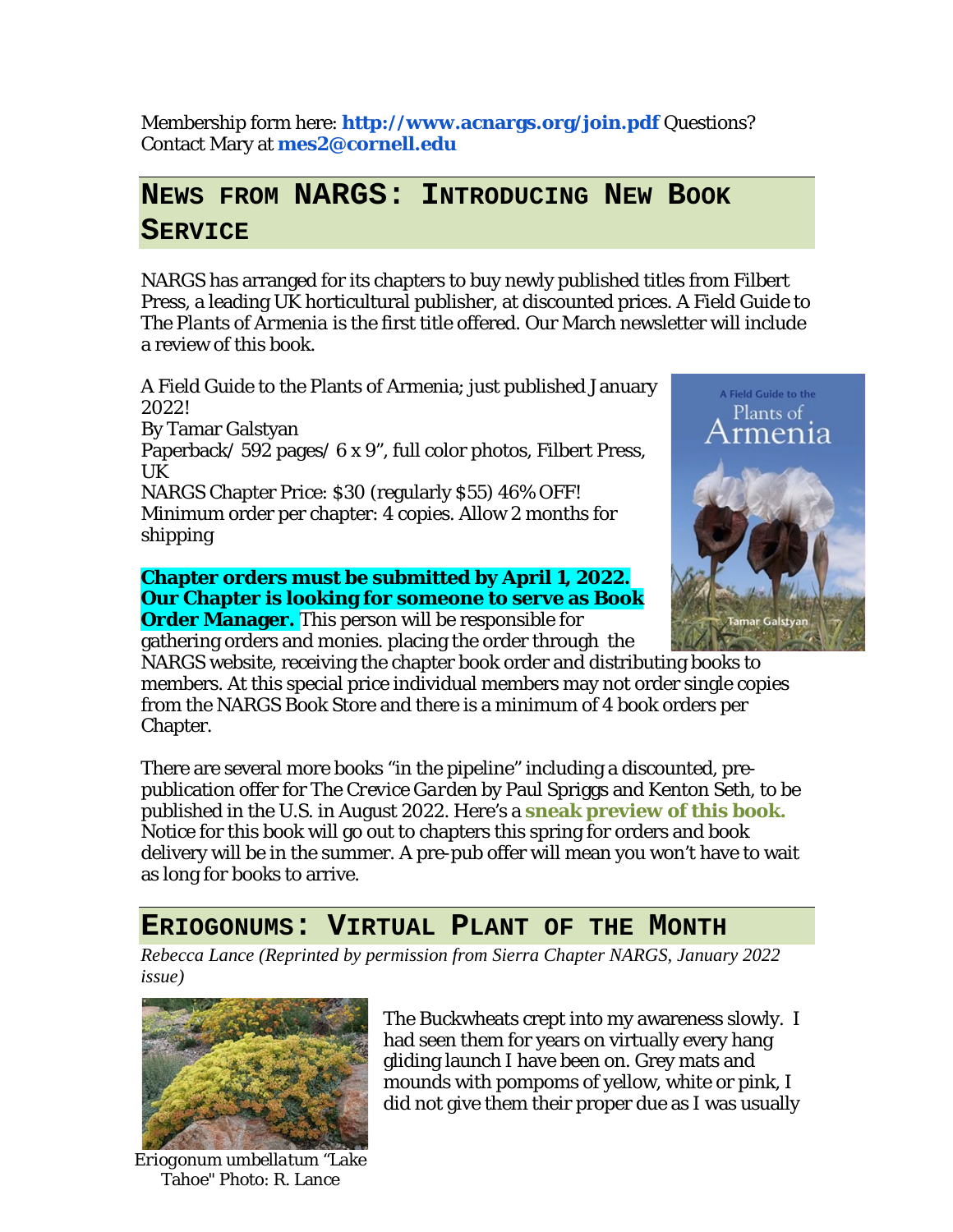fixated on looking for Penstemons. Then one year I was witness to a spectacular display of *Eriogonum caespitosum* and *Sedum lancealatum* growing high on a peak near northern California. The silvery mats of the Eriogonum were rock hard, with yellow flowers nestled down tight against the leaves. The rock nearby was grey and covered with yellow lichen that echoed the yellow of the Eriogonum. It was hard to tell exactly where rock ended and plant began. I was smitten. Completely and totally smitten. Surely, I thought, something so beautiful must be difficult to grow. Wrong.

Since that time, I have grown over 30 different varieties of Eriogonums. To my surprise, they have consistently proven to be tough and adaptable, as long as they are grown in a sunny well-drained garden with a gravel mulch.

The most well-known Eriogonum is probably *E. umbellatum*, the Sulfur Buckwheat, a plant of fantastic variety. There are 40 recognized varieties of *E. umbellatum* scattered across the Western US, with 17 varieties in California. Some grow in mounds of olive grey, while others form flat mats of silver. Almost all bloom yellow, but the flowers fade to chrome, rust, or fantastic dark reds as they dry. This allows them to provide a long season of interest in the garden, a characteristic of many Eriogonums. A deservedly popular cultivar in the rock garden scene is a form of *E. umbellatum* known as *'*Alturas Red*.'* Said to be a selection of *E. umbellatum modocense*, it is a nice sized plant forming mounds of round olive leaves backed in white. The large inflorescence starts out a pale yellow, on erect stems up to 12" above the loose dome of foliage. As the flowers fade, they go through a stunning range of shades from apricot, dark peach and then a deep rusty red. This plant is substantial enough to use as a landscape accent with penstemons in any droughty or waterwise garden.

*Eriogonum umbellatum minus* is so completely different, that you would never guess them to be the same species. This is a wonderful dwarf variety that forms dense mats of silver tomentose (slightly fuzzy) leaves, which form a fantastic foil for the lax flower scapes of a deep burgundy. It is absolutely stunning draping its way over a lichen covered rock. I grew this for years, but unfortunately I did not notice that a much larger plant was taking over its territory till it was too late. I am desperately trying to regrow it from seed I found stashed in the refrigerator. It is unfortunately quite rare, occurring in only a few locations in the San Bernadino and San Gabriel mountains, so I am not optimistic about my chances of getting more seed if this fails.

*E. ovalifolium* is another dwarf Eriogonm that comes in many forms. Almost all have mats of small grey oval-shaped leaves. Flower forms range from erect pompoms of pale yellow, as in *E. ovalifolium ovalifolium*, to prostrate balls of raspberry red such as the form growing on our own St. Mary's Pass. Most of the forms I have grown in the garden flower in shades of pale pink to white. These are a great choice for high altitude gardens.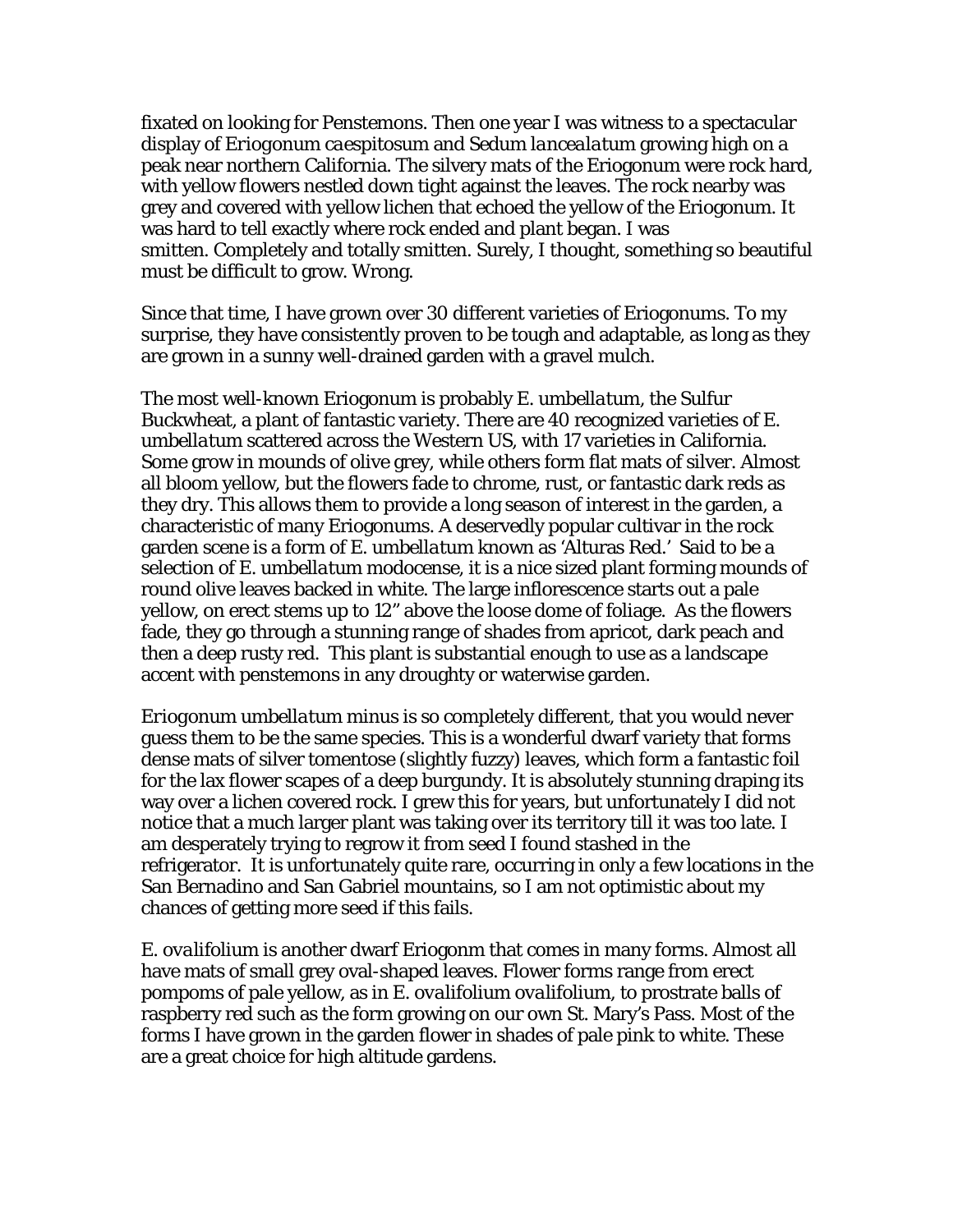Visitors to our garden often ask the identity of the dense mats of tiny silvery leaves that we have scattered throughout various areas of the garden. This is *Eriogonum kennedyi*, a plant of fantastic foliage. The form that has seeded throughout our garden is *E. kennedyi kennedyi,* which holds its pale white flowers out on stems 6-8" long over the silver mat. There are other versions, such as *E. kennedyi alpigenum,* in which the flowers are nestled right in against the silver mat. In our higher elevations, we have a similar, albeit coarser plant, *Eriogonum wrightii*.

*Eriogonum siskiyouense* is another wonderful and easy Eriogonum, with dense ground hugging mats of green leaves backed in white. The foliage turns a deep burgundy color in winter. It flowers in late spring on erect stems up to 8 inches, pale yellow that fades to a rich apricot.

All of the Eriogonums do best in a sunny location. They require a well-drained soil, so amend your dense clay with sand or grit, and plant them in a sloping or raised bed. A mulch of pea gravel will further increase the drainage around the plants crown, and is essential to insure happy Eriogonums. And a happy Eriogonum is a pleasure to have in the garden. Some of the E. umbellatum forms can survive without any additional water, but most would appreciate water every 2-3 weeks in our climate. I would not water them more than twice a week.

Many years ago, you could buy many varieties from the smaller rock garden nurseries, but those have become quite hard to find. Fortunately, they are easy from seed. Sow them in the fall with a grit mulch and just leave them outside. Many of them need a period of cold stratification to



*Eriogonum caespitosum* from Conway Summit Photo: R. Lance

sprout. They grow slowly their first year, so you will need to keep them in pots over the summer to plant out the next fall. Many can be easily propagated by cuttings also.

As for that first love - *E. caespitosum*, it remains one of my favorites, forming slow growing silvery domes in the sunny gravel. This year I sowed seed from Conway Summit, where a very choice form grows.

*Rebecca's Note: There are several fantastic varieties in the NARGS seed exchange, including most of the species in the above article! Editor's Note: Eriogonoms may be a challenge in our climate. I have 2 in my rock garden (Eriogonum umbellatum v. aureum 'Psowns') that are alive but haven't bloomed yet for me.*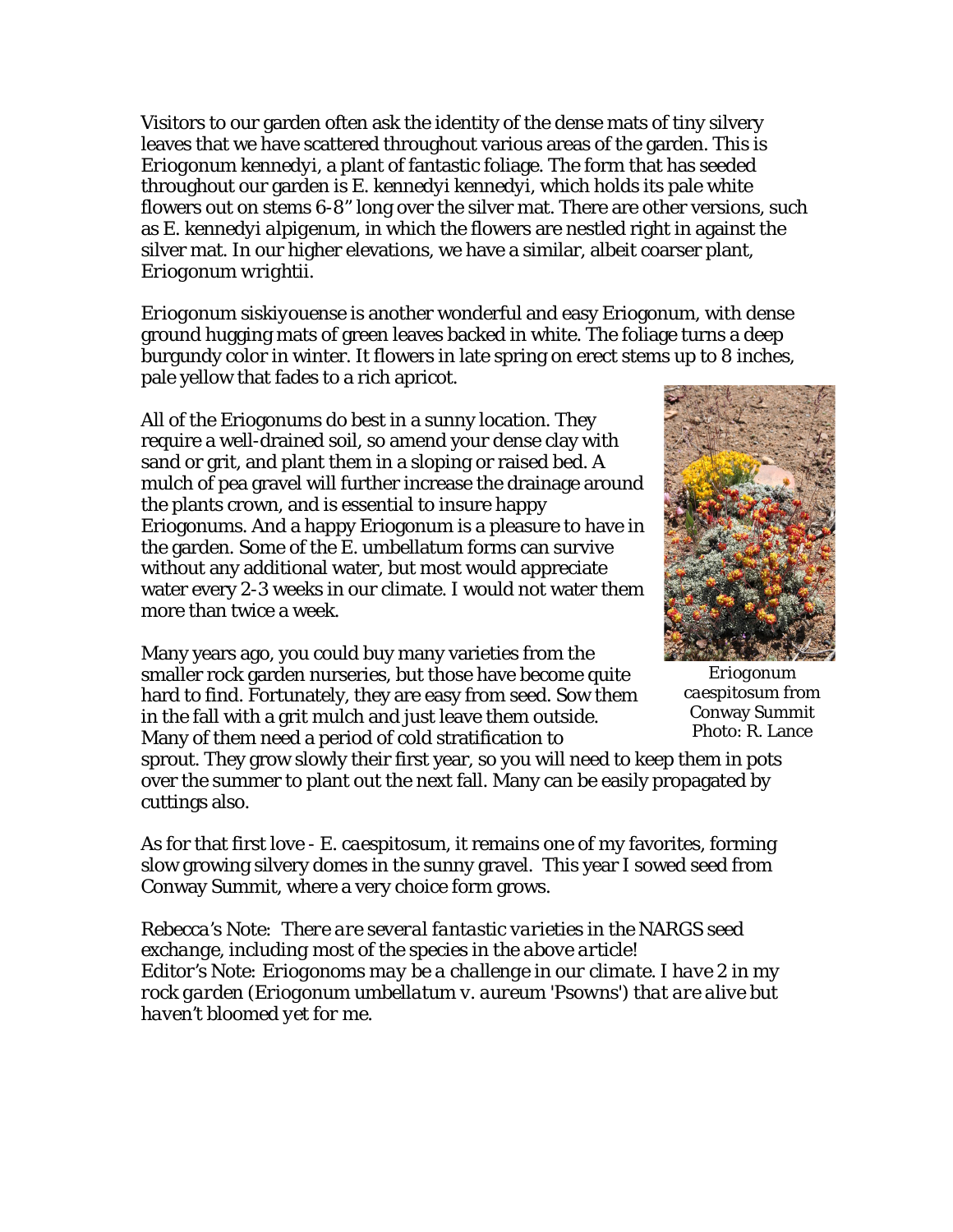## **PLANT LIST: LIZ KNOWLES OUR JANUARY SPEAKER**

Here's the plant list from our January presenter Liz Knowles' talk "Echoes of Wild Places." For many years Liz and her husband have been taking botanical tours\* to wild places throughout the world, and I mean throughout the world. What's remarkable to me anyway is that she's had the foresight to seek out plants – often times seeds in seed exchanges – that she saw and admired from her travels. She lives near the Niagara Escarpment 50+ miles northwest of Toronto in climate she described as Zone 4b. Unless where noted as tender, if she can grown something outdoors, we can too. I personally was impressed with the number of plants she could grow in a wet climate such as ours, yet the climate of their country of origin was very different ,often with extended dry periods. If you can find seeds or plants from the list below, they are certainly worth a try.

\*She suggests these tour companies: Green Tours, Alpine Garden Society, Vira Natura (owned by Christopher, our speaker for March, with his wife Basak Gardner, NARGS Tours (not mentioned), and to a lesser extent, Naturetrek, since most of their tours are more wildlife than plant focused.

Tulipa Montana: Iran T. humilis: Turkey Poppies in meadow: Kyrgystan (she grew California poppies to mimic this) Dicentra cucullaria substituted D. canadensis (our native)

Some of our North American woodlanders: Asarum canadensis Clintonia borealis Claytonia perfoliata Erythronium americanus; E. grandiflorum: Alberta; E. oregonum: BC Sanguinaria Canadensis and double form Hepatica americana, now A, nobilis v. obtusa; H. nobilis: European Trillium grandiflorum; T. erectum Cypripedium parviflorum; C. kentuckiense (close relative); C. reginae Sedum spathulifolium (Vancouver Is.); S. oregonum

Morocco:

Narcissus bulbocodium: Morocco (not hardy) N. cantabricus: Morocco (not hardy)

Europe:

Primula farinosa: Switzerland P. auricula (easy from seed): **Switzerland** P. hirsuta & white form: Switzerland Saxifraga oppositifolia: Switzerland Silene acaulis: Switzerland & Italy Gentiana acaulis: Italy (benefits by dividing ): Italy G. lutea: Spain; G. burseri; G. x marcailerana (cross of previous two) G. verna: Switzerland G. verna ssp pontica: Turkey Potentilla nitida: Italy Globularia repens: Italy Ramonda myconii: Spain Tulipa saxatilis: Greece (hardy) Sternbergia secula: Greece; S. candida: Turkey Crocus goulimyi: Greece Cercis siliquastrum: Greece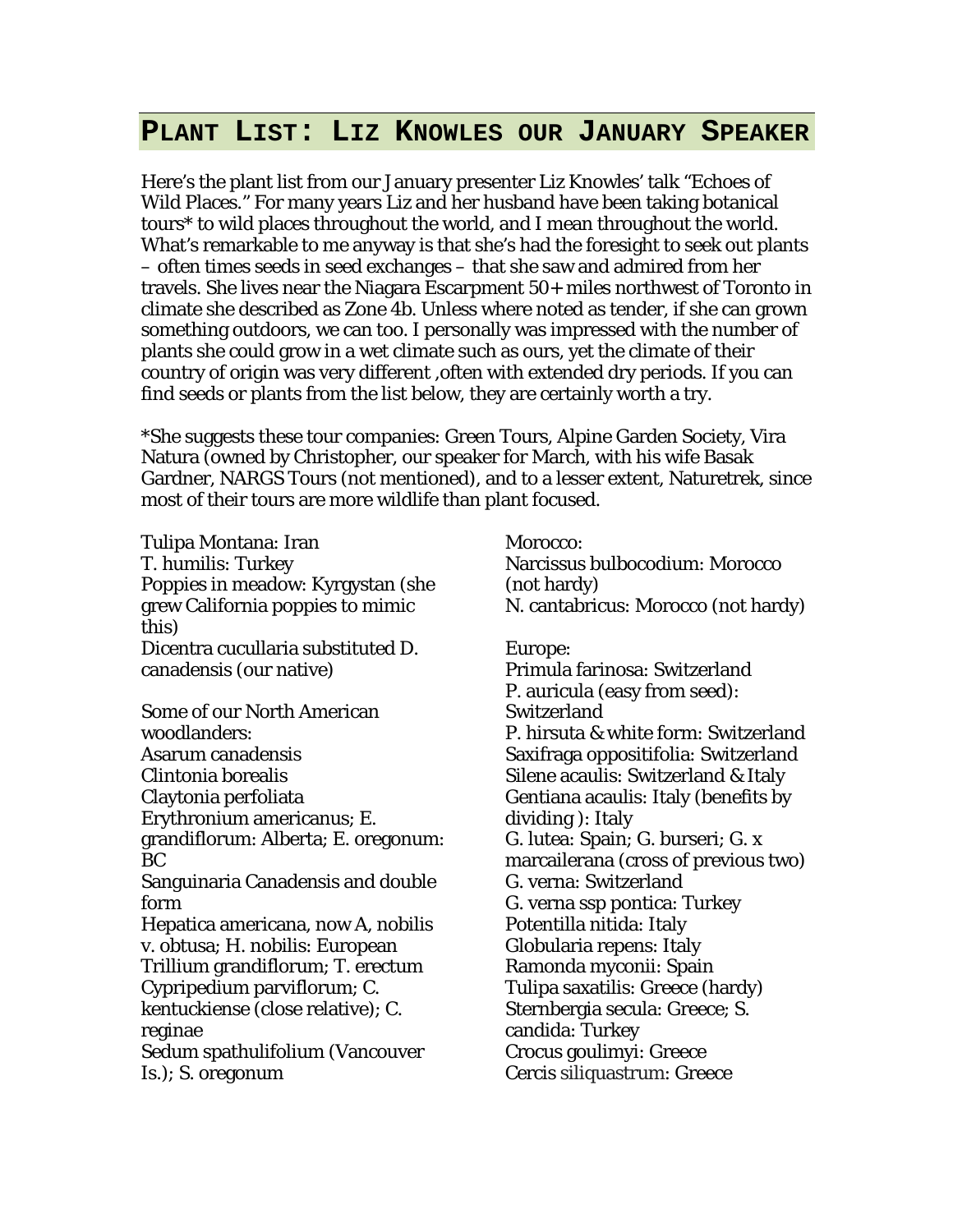Asia/Middle East: Cercis griffithii: Tajikistan; C. canadensis (our native) Cornus mas: Turkey; and jam from Cornus mas Astragalus angustifolius: Turkey Campanula saxifraga ssp. aucheri: **Turkey** Iris histriodes: Turkey; one of parents of I. Katharine Hodgkin Primula elatior ssp ruprechtii: Armeria Scilla resenii: Turkey Caltha palustris: Turkey; var. barthei: China Lamium garganicum: Turkey Arnebia pulchra: Turkey Androsace villosa: Armenia; A. barbulata in her garden; Yellow center not pollinated; center turns red when pollinated Dionysia tapetodes farinosa form: Iran; hardy (Wrightman's sells hardy ones) Iris reticulata: Iran Fritillaria imperialis: Iran; F. raddeana: Iran Iris songarica: Iran Primula vulgaris ssp heterochroma; Primula vulgaris sibthorpii Stachys lavandulifolia Iris bucharica: Tajikistan Tulipa praestans; T. turkistanica: Uzbekistan Iris magnifica; I. warleyensis; I. x wallsend?; I. x. sindpers: Uz Eremurus albertii; E. robustus; E. isabellinus: Uz

India: Primula rosea Iris lactea Codonopsis clematidea Podophyllus hexandrum

Nepal: Polygonatum hookeri Lilium nepalense (difficult)

Bhutan: Primula denticulate Iris tectorum Meconopsis paniculata; M. aculeata (India); M. 'Lingholm' hybrid in garden

China: Corydalis flexuosis; C. 'Wildside Blue' in her garden; C. elata Lilium regale Helleborus thibetanus (lots of seed but goes dormant in June) Primula cockbarniana Androsace bulleyanea (biennial) P. beesiana; P. polyneura; P.heucherifolia Iris forestii Incarvillea zhongdianensis Iris compacta Roscoea cautleoides (different forms) Arisaema consanguineum A. flavum (Nepal) A. fargesii (Bhutan) A. elephas (China) A. candidissima (China) Lysichiton camtschatcensis; L americanus (British Columbia) Magnolia kobus; M. stellata Dicentra peregrina; D. 'Burning Hearts" cultivar

Japan: Glaucidium palmatum Lilium auratum var. platyphyllum Hydrangea petiolaris Tiarella cordifolia; T. polyphylla (Alberta); P. trifoliata; T. cordifolia (native) Campanula punctata; thug in garden here Mertensia pterocarpa; M. maritima; M. virginica (native)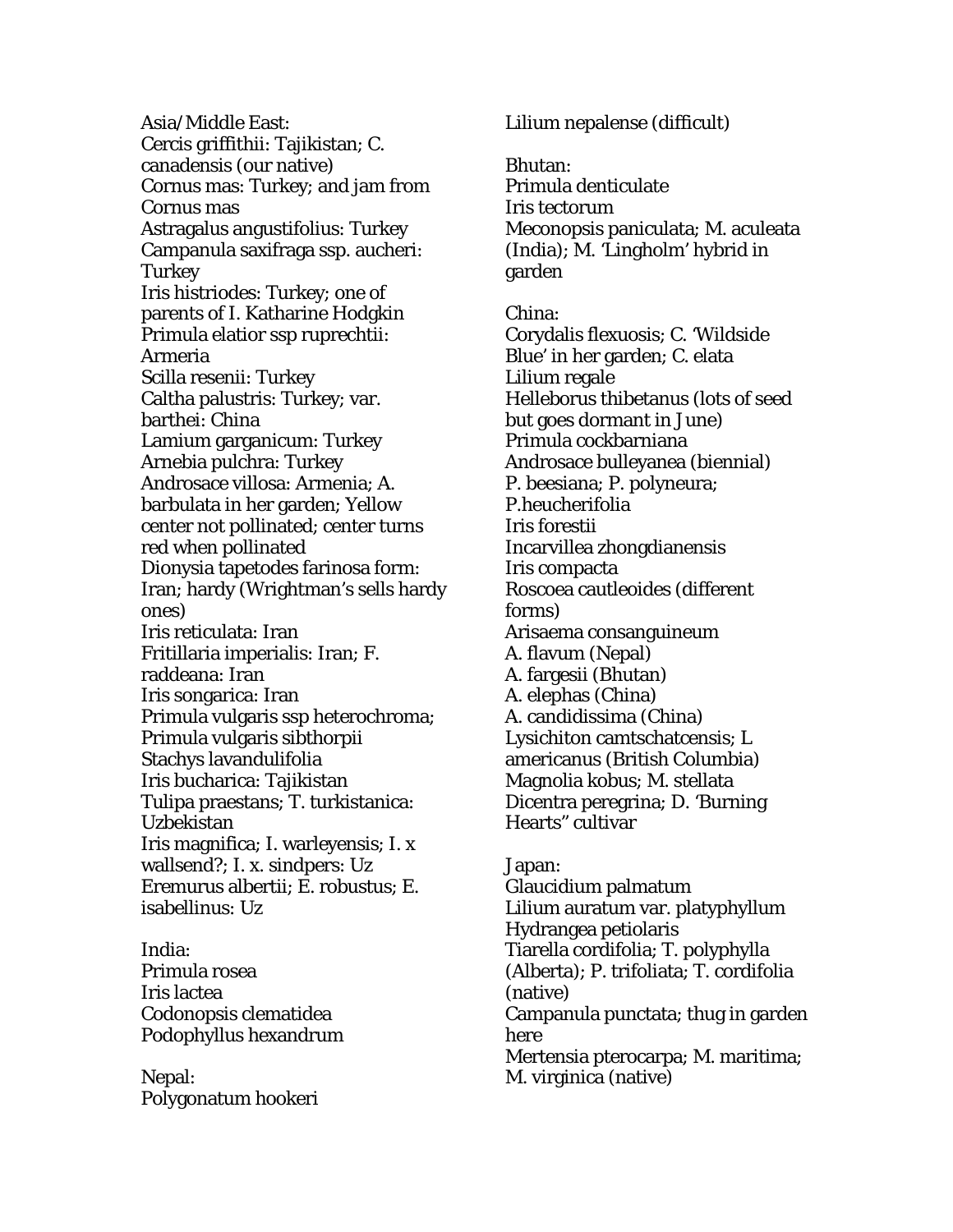Japan (continued): Hydrangea paniculata (many hybrids available) Iris ensata; I. Laevigata

South Africa: Gladiolus dalenii (might be hardy); G. saundersii Nerine bowdenii (tender) Aloe Polyphylla (tender)

## **NARGS & ACNARGS UPCOMING 2021 PROGRAMS**

**NOTE: Due to covid our meetings will take on a different format for the foreseeable future. We will hold live meetings via Zoom for now. For those of you unfamiliar with Zoom, contact Terry Humphries terryehumphres@gmail.com for assistance.** 

February 19: NARGS virtual program: "Rock Gardening Does Meadows." Host: Kenton Seth. Fee. NARGS membership required. More info forthcoming.

February 20: Members' Share via Zoom. **Note the change of date to the 3rd Sunday**.

March 1 (open) -21 (close): Surplus Seed/Round 2 Ordering for NARGS Seed Exchange

March 19: ACNARGS speaker program bringing you Christopher Gardener, English writer and botanical tour guide, "Flora of the Silk Road"

April 16: Jim Jermyn, Head Gardener, Branklyn Garden in Perth, Scotland

May TBD: ACNARGS Plant Sale

June 14-16: NARGS Annual General Meeting hosted by ACNARGS

Dates TBD 2023: NARGS Annual General Meeting hosted by Nova Scotia Chapter

**CALENDAR OF SELECT GARDEN EVENTS**

For the latest information, visit these websites of these gardening organizations.

Feb. 7: "Lucky Dip," American Primrose Society Seed Exchange opens to non-members. **https://americanprimrosesociety.org/**

Cornell Cooperative Extension of Tompkins County. Online class information: **http://ccetompkins.org/gardening**

Finger Lakes Native Plant Society monthly meetings via zoom. **https://flnps.org/**

Cornell Botanic Gardens: Verdant Views virtual programs; no on-site events at this time; visit Cornell Gardens at home: **https://cornellbotanicgardens.org/explore/events/**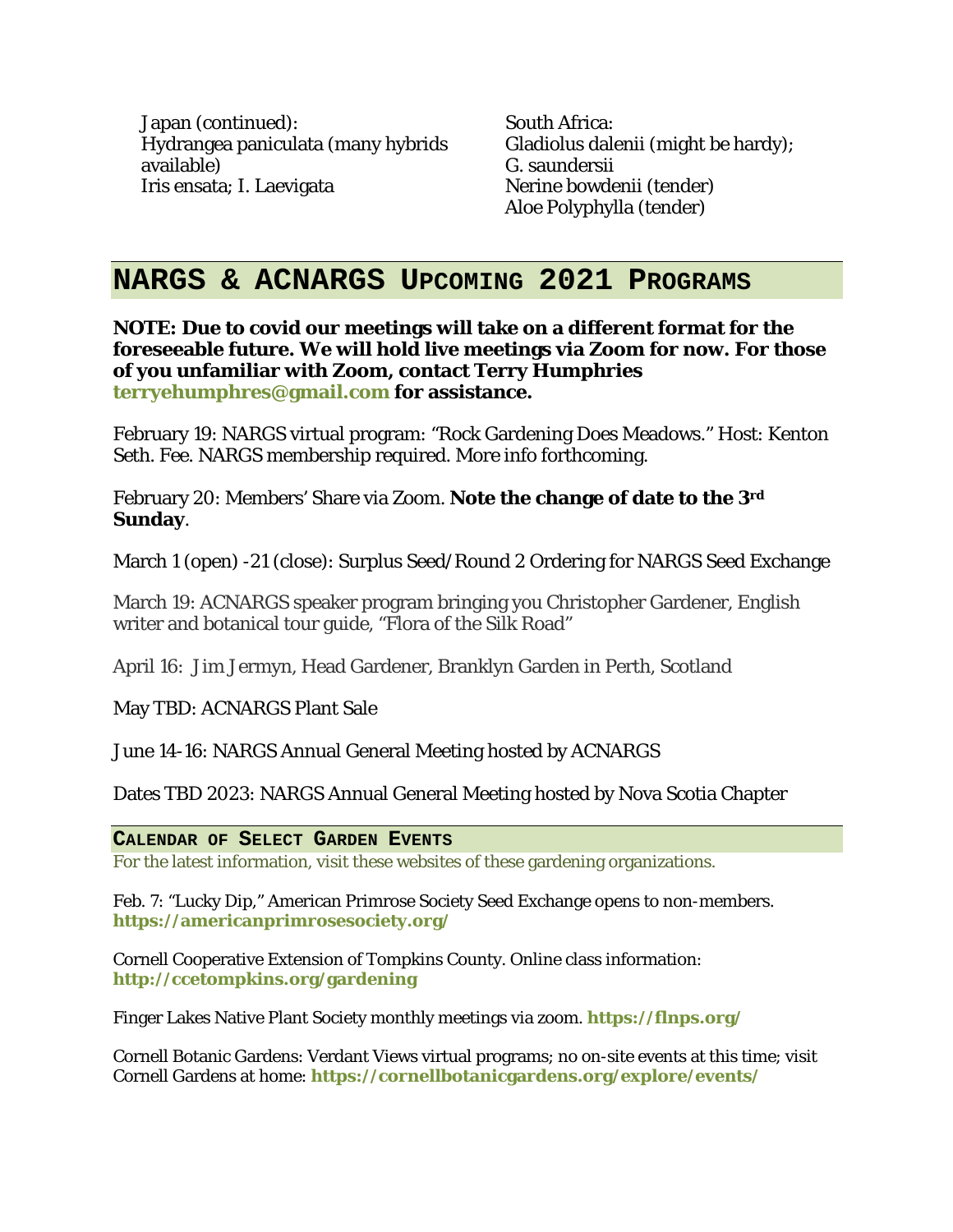Liberty Hyde Bailey Garden Club: **http://www.hort.cornell.edu/LHBGC/**

To have a garden event in your area listed send all pertinent information to David Mitchell at **david\_mitchell\_14850@yahoo.com**

# **2021 ACNARGS BOARD MEMBERS AND CONTACTS**

*If you want to volunteer, we'd love to hear from you!*

Chair: John Gilrein, **basecamp@alum.syracuse.edu** Program: Terry Humphries, **terryehumphries@gmail.com** Program Committee Members: Could this be you? Secretary: Currently rotating amongst "Responsible People" Treasurer: BZ Marranca, **mmm10@cornell.edu** Plant Sales Chair: Carol Eichler **carolithaca@gmail.com** Plant Sales Committee Members: Michael Loos, BZ Marranca, David Mitchell Plant of the Month: Marlene Kobre, **mkobre@ithaca.edu** Membership: Mary Stauble, mes2@cornell.edu New Member Hospitality: Graham Egerton Newsletter Editor: David Mitchell, **dwm23@cornell.edu** and sometimes Carol Eichler **Looking for a new editor! Book Order Manager: New position. Looking for a volunteer!** Webmaster, Program Tech: Craig Cramer, **cdcramer@gmail.com**

### **ABOUT US – ADIRONDACK CHAPTER NARGS**

We are an all-volunteer organization and one of thirty-eight NARGS affiliated chapters active in North America. Our annual Chapter activities include 6 program-speaker meetings, the Green Dragon newsletter, web and Facebook pages, garden visits, overnight garden trips, hands-on workshops, two plant sales a year, and frequent plant giveaways. Our meetings are informal, friendly gatherings that provide a wealth of

information and offer a source for unusual plants, plus the opportunity to be inspired by other gardeners.

The public is always welcome [our Zoom subscription limits participants to 100]. Chapter membership starts at \$15 a year based on the calendar year. Membership includes these benefits: newsletter sent to you electronically (or option by mail for an extra fee), opportunity to travel on our planned overnight garden trips, annual membership directory, and plant sale discounts and member only sales, including Plant-of-the-Month sales.

#### **ABOUT NARGS NATIONAL**

NARGS National is our parent organization: We encourage you to join (online at www.nargs.org) for only \$40 a year. Benefits include a seed exchange, a quarterly publication focused on rock gardening, and an online website featuring an archive of past publications, a chat forum and a horticultural encyclopedia. NARGS National also conducts winter study weekends and holds its Annual Meeting in interesting places where attendees have the opportunity to visit gardens and take field trips, often to alpine areas, as well as hear talks by outstanding plants people from around the world. More recently, NARGS is offering botanical tours each year, both within the US and abroad.